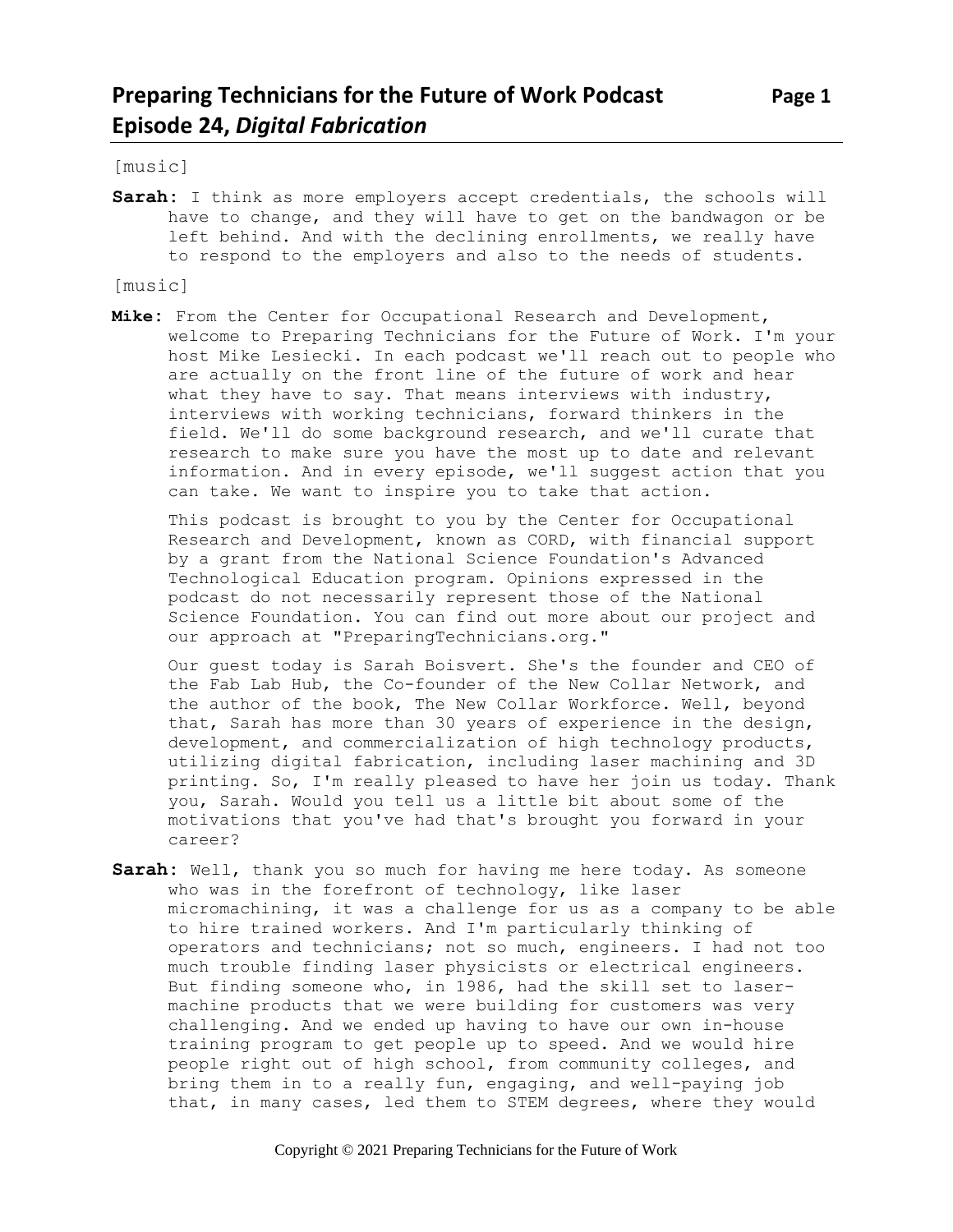# **Preparing Technicians for the Future of Work Podcast Page 2 Episode 24,** *Digital Fabrication*

go on to an undergraduate degree. I saw it as a really wonderful pathway for people to get good jobs that they didn't even know existed.

But the situation has not changed radically over these many years. My colleagues always talk to me about how hard it was to find anyone with the skills they needed in digital fabrication. And that was really the motivation to increase opportunity for people, but also to help my industry.

- **Mike:** That's perfect, Sarah. Speaking about digital fabrication skills... So, when you think about this, and in your past work, you've studied this, how do you know what skills are needed in that area? Not only today, but think maybe the next two to three years, what you see emerging as well. How do you know those things? How do you know what those skills are?
- **Sarah:** I have a lot of requests from Fab Labs (in the MIT Fab Lab Network) to help them build two-year curriculum in Digital Fabrication. And I thought, well, I don't know what each of these geographic areas need. I had worked with schools in our area. And I focused mostly on the kinds of skills that my company needed so that I could hire these people. But I was not aware what everybody else needed. And so, I interviewed 200 employers in manufacturing—skills they needed for operators and technicians. And I talked to a wide range of companies that ranged from Fortune 10. So, companies like Ford, and GM, and GE, and Apple, all the way to startups, and also the national labs. And I started to get a really good picture across industries, in manufacturing, in terms of what people were looking for. And there were a number of skills that came up again and again.

And on the technical side, one of the most prevalent skills that people were looking for was digital skills. Today, if you're running a welding machine, you also have to be able to look at a CAD design and determine what are the parameters. And my experience at Potomac was: when something failed, 99% of the time, it had to do with the translation between the CAD file, and the G-code, and the machine actually being able to do what the designer wanted. I was dealing with good companies, like Motorola and Medtronic. But still, there's that disconnect. So, your operator has to be able to look at a CAD file, and be able to, not just have the G-code pre-programmed so that it fixes things, but be able to really get beyond that and to make the kinds of adjustments that will ensure good quality parts. And since I was working on very small spatial scales, typically in the range of a few microns, quality was really an issue for us. So, I could relate to that.

The number one thing that the international community is looking for, I found in my research, is predictive analytics. And so, most CEOs saw the ability to predict machine maintenance, machine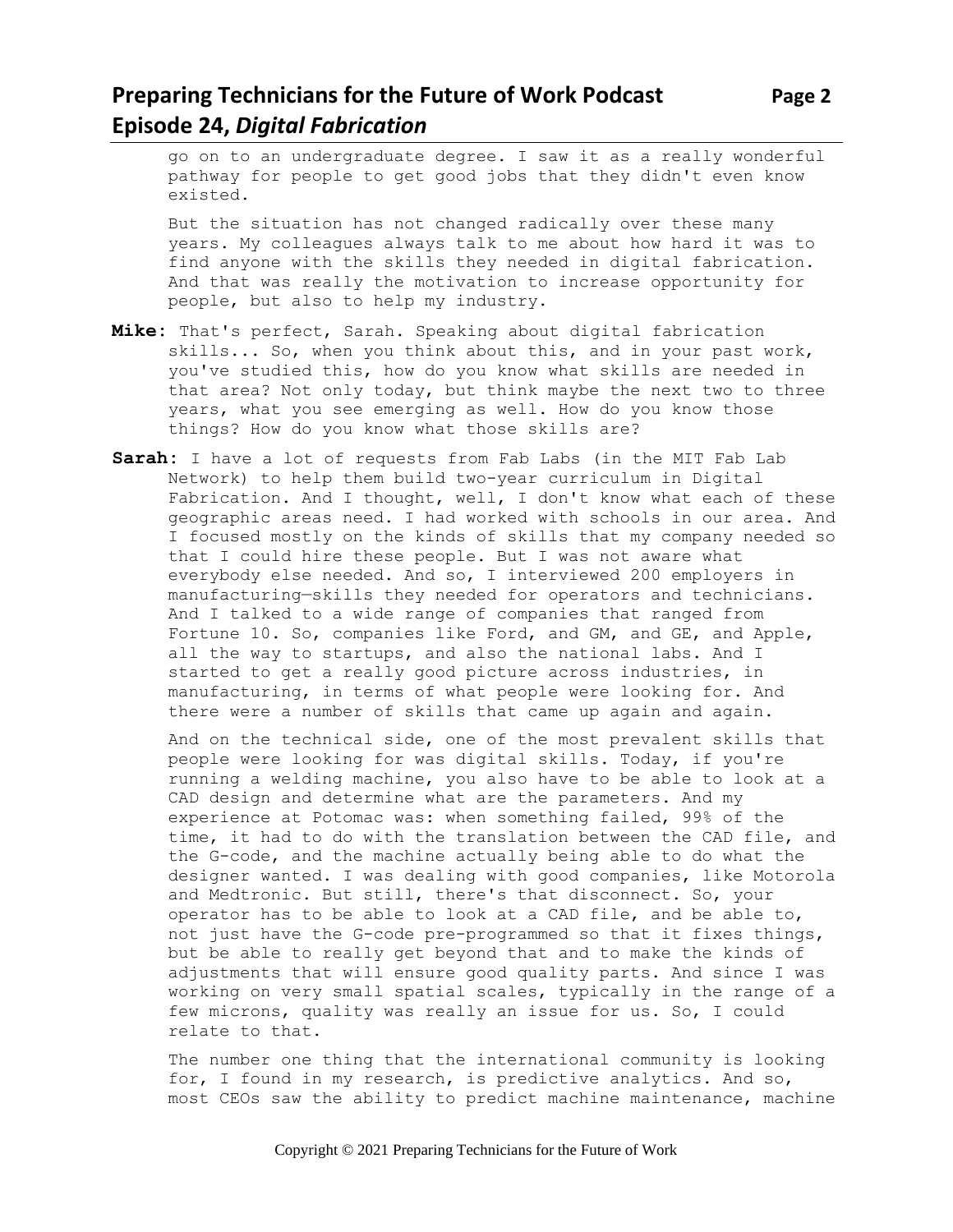# **Preparing Technicians for the Future of Work Podcast Page 3 Episode 24,** *Digital Fabrication*

failures, those kinds of events that we don't want to be catastrophic. They really saw that as a competitive advantage in the global economy—which comes back to AI. I was seeing a lot more need for both the programming—but also the repair of automation tools in robotics.

#### **Mike:** Yes.

**Sarah:** The robots don't fix themselves yet. So, those were the big ones.

But 95% of the people that I spoke with said that problem solving was the number one skill they were looking for. And as anyone who has ever attended MIT or know someone who did, the problem steps that are the cornerstone of an MIT education—as well as at other schools—really ensure that people have the capability to go in and fix a problem. And I think that is something that's becoming more important as new technology is coming on board.

And people don't have the experience. And so, a technician can't go to an engineer in the back room and say, "How do I fix this 3D printer?" When, in fact, the engineer went to school before 3D printing was in the curriculum. So, as the technology is speeding up, the need for quicker solutions from our operators and technicians is becoming more important.

- **Mike:** That's an interesting point, isn't it? That you just can't go into the, say the older folks or the veterans in the company, and say, "Hey, how do I do this?" Because the technology is changing so fast, as you say, they might not have that knowledge. Do technicians these days? In your opinion? How do they get it? Do they do Zoom meetings with the vendor? And they put on their VR headset to look at a machine? How do they figure things out like that today? How do THEY learn when they're in the workforce? What's your experience with that?
- **Sarah:** My experience is that they go to YouTube, before the pandemic. I see it with our technicians in my lab. I see it with my lab manager, who's 26, and the first thing he does is he goes and searches on the Internet. And whereas I would have probably thought I had to go and take a course. People learn differently today and are wanting immediate gratification. And so, I do find that the problem is, like with many things on the Internet, there isn't curation. I've looked at a lot of YouTube videos that are pretty bad. My very good friend, Larry Dosser, who was the founder of Mound Laser in Ohioand I always talk about the terrible laser misinformation there is, where they'll talk about machining of stainless steel.

**Mike:** Yes.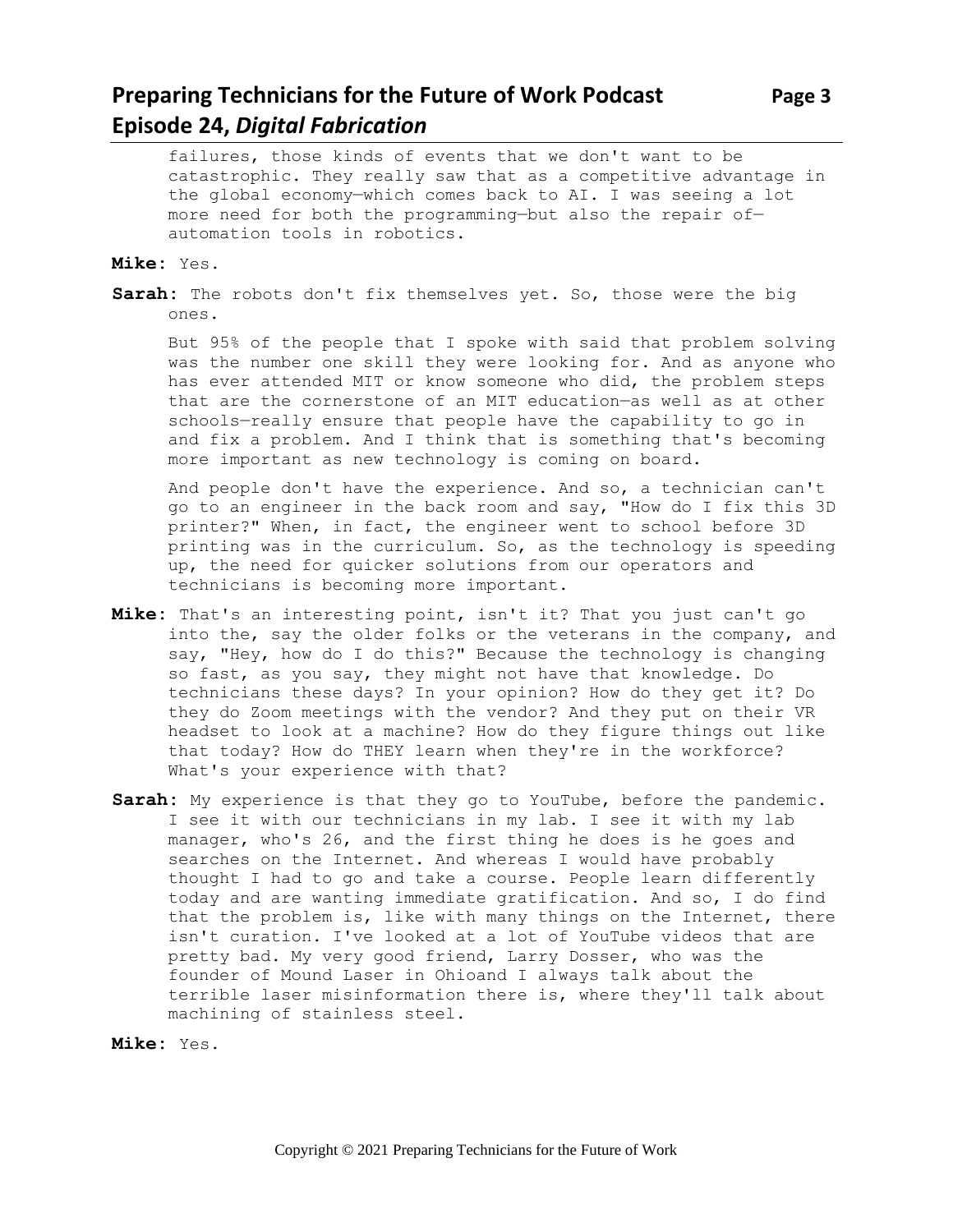# **Preparing Technicians for the Future of Work Podcast Page 4 Episode 24,** *Digital Fabrication*

**Sarah:** And I'm sure you've seen this. [laughing] And we just cringe, you know, on... I think if you go to the vendor sites, it's better.

We, in our lab, predominantly use Fusion 360 (from Autodesk), and we start people on Tinkercad. And so, I had originally, thanks to the generosity of Carl Bass, when I was doing fundraising for the Fab Lab Network, I was able to get licenses. And so, we would send people to the tutorials. And it is a slog for somebody to make that quantum leap, and they have to really be dedicated to trying. And it's not easy. So, it is not exactly a foolproof solution to the problem.

- **Mike:** Sure. You know, if you had to be in charge, and you looked at a community college program that was helping prepare students for the workforce——you've talked a lot about CAD and things like Fusion 360—what would you recommend to people that they do to improve their programs? I know we're talking in a general sense to make those students more adaptable to the workforce? What would you like to see them do?
- **Sarah:** Well, I've thought about this a lot. [laughing] In the last 10 years, across the country, across all of higher education, we have seen a 11% decline in college enrollment.
- **Mike:** Right.
- **Sarah:** And we all know what's happening in terms of the financial situation where people are spending small fortunes to go to college. They're coming out in debt or their parents are going into debt. And they're not necessarily getting the promise that was made to them.

And so, as I started to look at this, and I was working with the National Governors Association on a project called Future Workforce Now, we brought in a lot of people: from policymakers, and universities, and nonprofits, and all kinds of—a real mix of people who were in the trenches. And so, what I would recommend to colleges is, yes, of course, we want our degree programs. And, of course, we want four-year and two-year training. But, in addition to that, we need to really open our minds to the opportunity that exists for non-degree programs.

And so, my lab here in New Mexico (one of my labs—I have two) is at the New Mexico Santa Fe Higher Education Center. So, we serve four colleges. But I was originally at the community college in town. And it was a battle with the Engineering Department because they were so threatened by the idea of us offering digital badges.

**Mike:** Yes.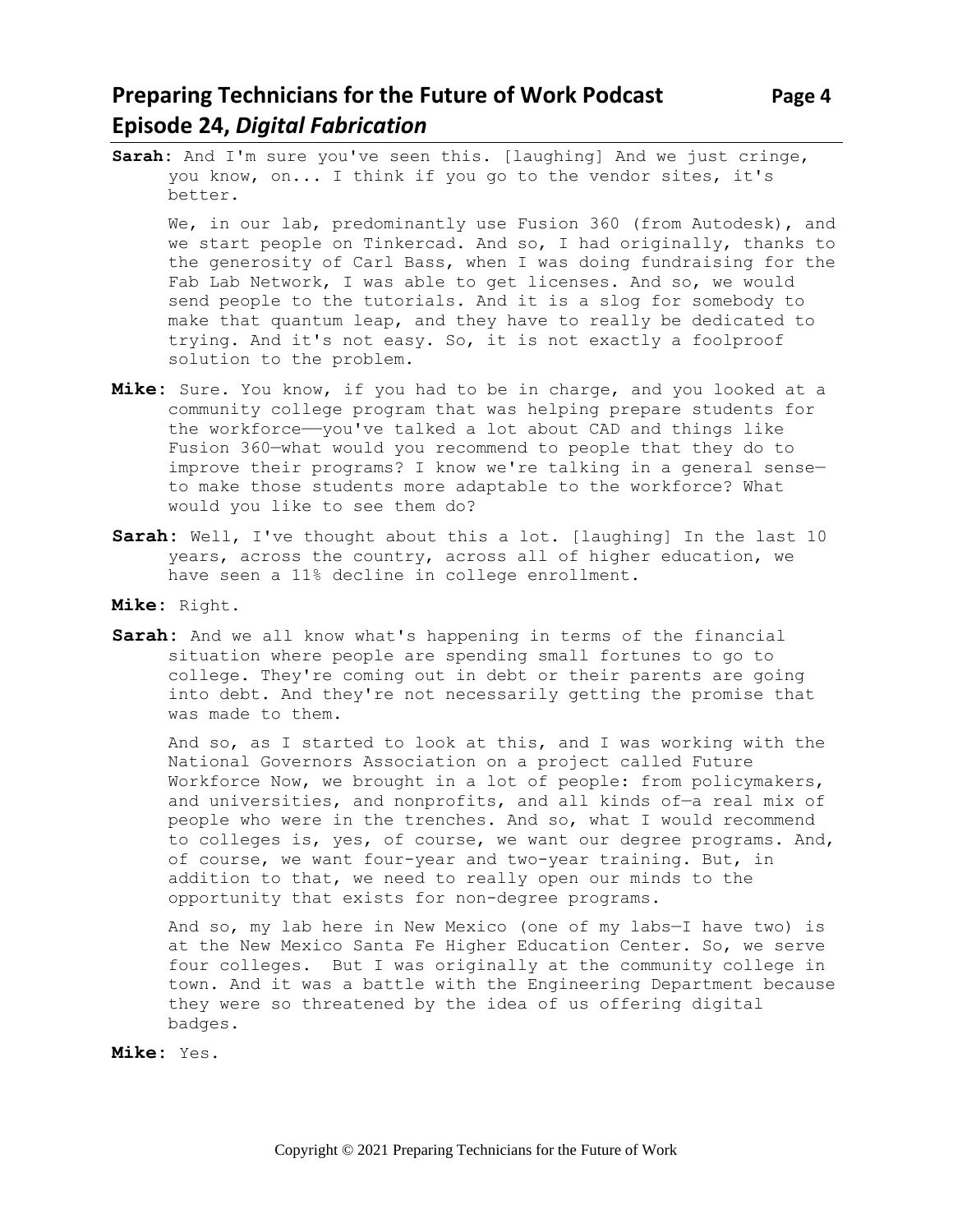# **Preparing Technicians for the Future of Work Podcast Page 5 Episode 24,** *Digital Fabrication*

**Sarah:** And I, of course, saw us as a "pathway." That, if we could get somebody interested, who had a lot of fun, it was \$250, and six weeks, and we could open their minds to the possibilities of going into a STEM field, that I was doing a great job there. Or upskilling people in the workforce. Or in today's world, reskilling displaced workers who were displaced by the virus. And, it was really sad, because... (We do teach still through the Continuing Education department. I still have a relationship with the Higher Education Center.) And these classes are booming! The continuing education department... I think I remember them saying that they bring in more revenue to the college, than the entire academic side of the house.

#### **Mike:** Wow.

**Sarah:** The colleges are going to go out of business if they don't meet the needs of the community and meet them where they are. We can turn those into pathways to higher... I mean, I'm highly educated and really have more degrees than I probably need. But that's not for everyone. I mean, I loved school. And for me, it was so much fun, but it's not for everyone.

I interviewed for my new version of my book on, called, *How to Get a New Collar Job*. And I did an interview with an engineer at Potomac, who 20 years ago, we had hired as a technician with no experience. And he said, "You know, I really loved math in high school, but I didn't like all the other stuff. I did so poorly in English and all of the other subjects. And so, college wasn't a possibility for me, but I loved math so much!" And I thought, well, good, somebody who loves math is going to be really good at working with the machines. And I think that we help people where they are and let go of our preconceived ideas and our power struggles at the college level.

- **Mike:** You know, Sarah, you mentioned digital badges. Now, a lot of our listeners, they've had some experience with badges, certificates, micro credentials. I wonder, why haven't these things taken off more? They have in some areas. But it seems to me that industry doesn't really yet recognize all these things. Do you think that's true? Or what could we do to, let's say, encourage recognition of these credentials? Increasing their value to industry? What do you think about that?
- **Sarah:** I think that's a really good point. And badge people call that "currency." So, we have to have... a badge program has to have currency for the student AND for the employer. And we're talking about decades of tradition that is suddenly being up-ended. And it takes some time. But I'm starting to see some real changes.

I mentioned Autodesk, but also Cisco and Adobe, all offered certifications that are based in the international Open Badge platform, which we use, which has an international standard. And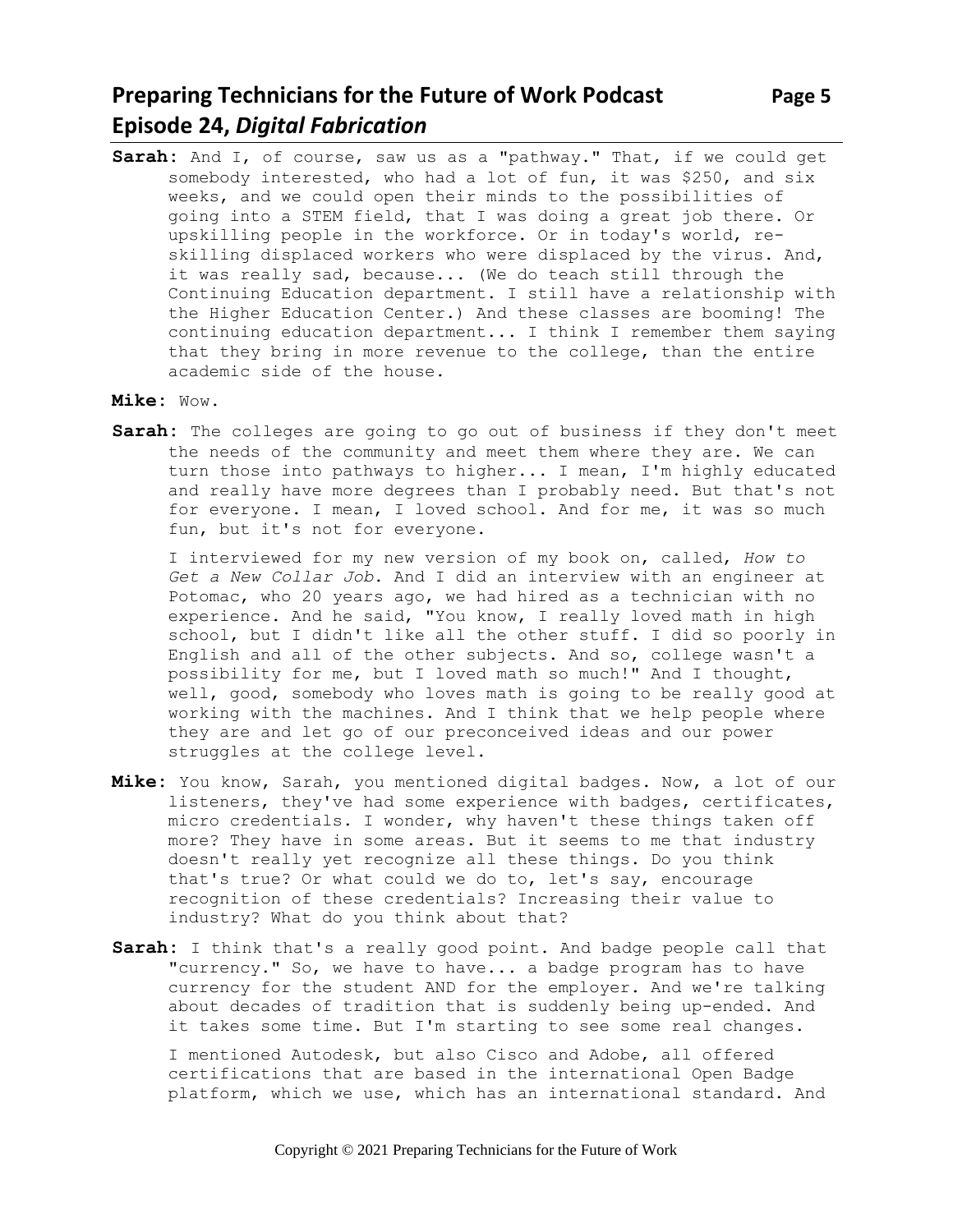# **Preparing Technicians for the Future of Work Podcast** Page 6 **Episode 24,** *Digital Fabrication*

so, within their certificates, they're certainly using the badging program.

I think it's starting to change. This past summer, Ginni Rometty, who had been the CEO of IBM and is now, I think, their Executive Chairman, was on the White House Workforce Task Force with a number of other industry leaders including Tim Cook. And they got the White House to push through a mandate for the government agencies to value skills over degrees. And we started some change there. I think as more employers accept credentials, the schools will have to change. And they will have to get on the bandwagon or, as I said before, be left behind. And with the declining enrollments, we really have to respond to the employers, and also to the needs of the students. And so, I think that we have to work with policymakers.

Another big problem is that many states reward colleges via their funding mechanism that is based on how many degrees they have issued the previous year. And I know that's true in Ohio. We see it in New Mexico. So, there's no incentive to offer more badges because you're incentivized to really push on those degrees.

- **Mike:** Sure.
- **Sarah:** And so, I think, from a policy standpoint, that has to really change.
- **Mike:** I totally agree with you. Another thing we found in our own project, Sarah, is that these credentials and badges help the students convey better what they know. Imagine, like a job interview, right? Sometimes it's hard for a new entrant to the workforce to really explain what they know how to do, and what their knowledge is. But having that credential, that digital badge, I think it gives them a better ability to convey what they know and what they're able to do. So, I think there's an added benefit there.
- **Sarah:** I think that's exactly right. And when I started to look at, you know, like I'd done the research for the book, and I thought, well, two-year degrees—definitely not what I need to work on. And when I started to look around education options, and I started to really research badges, the thing that kept coming back to me when I looked at what was already out there in terms of certifications from various organizations, and nonprofits, and schools, was that it was typically that you read a bunch of material and took a test. And I thought, well, as an employer, if somebody comes to me, and they tell me, they have a badge in "running a CNC machine," I want to know that they've RUN a CNC machine, right?

**Mike:** Right!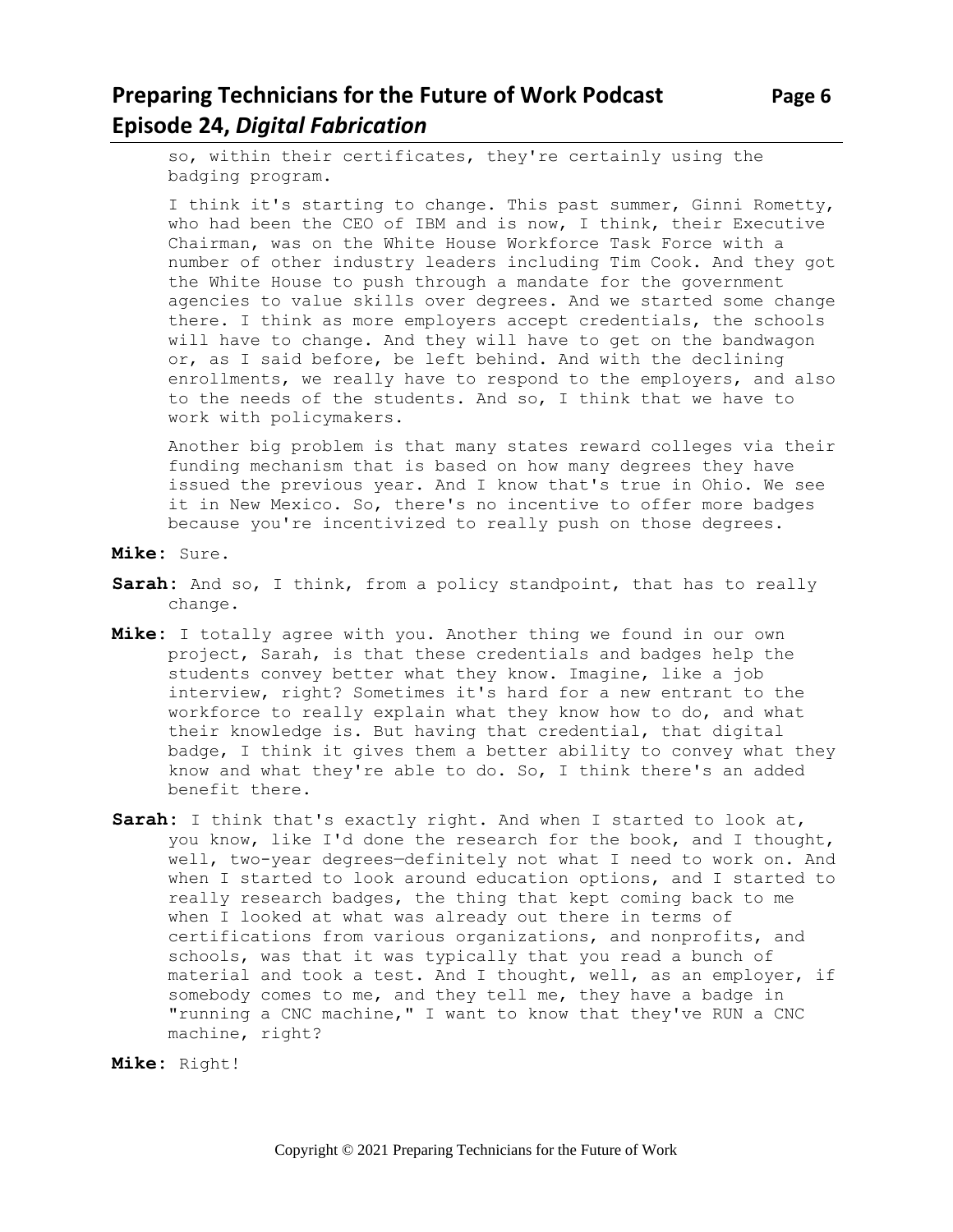# **Preparing Technicians for the Future of Work Podcast Page 7 Episode 24,** *Digital Fabrication*

**Sarah:** That they've been in the trenches. And they know what to do when...like, you're running a metals 3D printer, and it catches on fire! I want them to know what to do! I don't want it to be a theoretical exercise.

And so, our badges are based upon a portfolio. And so, all of our work is in project-based learning, which is just an extraordinary methodology that opens up the creativity of our students. When I find that people are having trouble teaching this way, I find that they are trying to micromanage their students and don't trust that they can solve a problem. People are very creative and resilient. And I think this kind of methodology, where you solve a problem, and then in your portfolio, you document, "how did you solve the problem." And the first thing is they have to identify the problem. Giving people problems, it's not typically the answer.

If they have a job, what is something at work that is not going well, for you? Is there something in your home? Is there something in your social life? And, as you know, identifying a problem in engineering is half the battle. You can't solve the problem if you don't know what it is. So, we start with identifying a problem that is meaningful to the students, so that they're going to really want to spend the time and energy it's going to take. And then documenting the process. So, estimating what they think is wrong. And, as you know, when you start to go through the process, it never works the way you think it will. And it takes many iterations. And the information that I get from that process is so valuable as an employer, it tells me: Did the person think creatively? Did they cut corners? Did they find some way to solve the problem that actually would cause a problem down the road with another part of the system? So, it's a very valuable tool. As you say, there are so many benefits. It teaches the student problem solving. It teaches them the exact skill we want them to have, whatever that skill might be. And it also teaches them to communicate. And then on top of that, it provides a potential employer or an Admissions department at a college a way to evaluate the student's capabilities. And so, I think you're right on.

**Mike:** I'll pile on there, Sarah. I think that there's one more thing. It helps them know how to learn going forward. And as you've mentioned in some of your remarks, that's so important to be able to continuously learn as these new technologies change. So, there's one more thing that we'll add to the pile there.

It's just been exciting talking to you today. We talked about the emerging skills. The need for people that understand operations CAD programming.

You mentioned that the problem often lies in the translation of those CAD files into real working processes.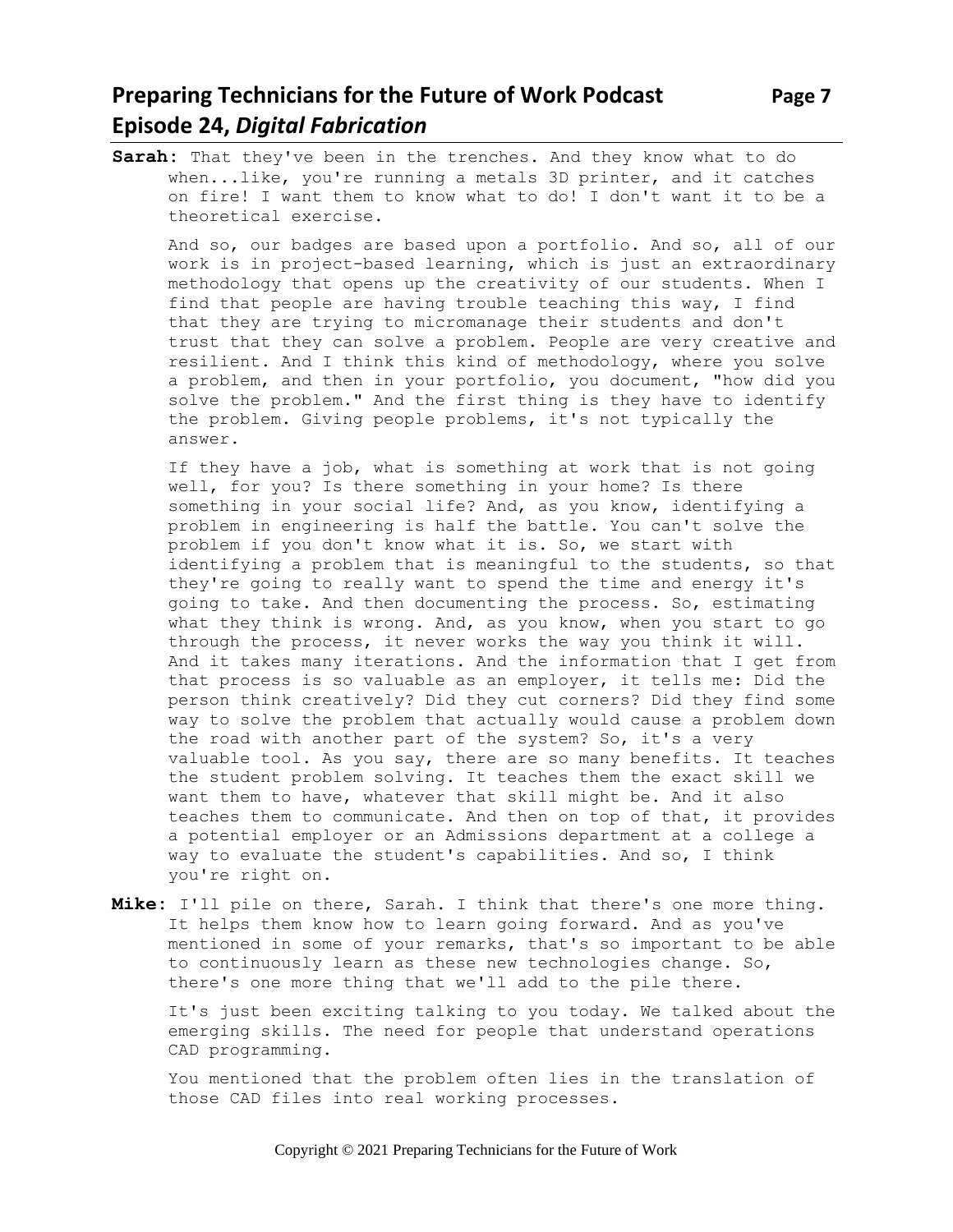# **Preparing Technicians for the Future of Work Podcast** Page 8 **Episode 24,** *Digital Fabrication*

You mentioned about predictive analytics and all the data that's now flowing from these machines. The ability to do predictive maintenance to help keep things running all the time.

Oh, I liked it very much when you said, "The robots don't fix themselves...yet." I mean, maybe there'll be a time when the cobots are starting to fix themselves—or each other! That should be interesting! Heh, Sarah?

And also, I appreciate your comments on the National Governors Association Toolkit. We'll put some links to the Show Notes to that.

And I have a question for you. You mentioned the new book you're working on. It's *How to Get a New Collar Job.* When's that coming out?

**Sarah:** It will I expect be out in March of this year [2021].

**Mike:** That's exciting! I'll make sure that we also have your current book on the *New Collar Workforce* in the Show Notes as well.

Sarah: Thank you.

**Mike:** Sarah, it's just great talking to you today. I appreciate your insights, your background and this thing, all the experience. It just gives you a good perspective in looking at this whole problem of "how do we prepare the technicians for that future?" And that's what our project is about, too. So, thank you again, Sarah. It's just a pleasure working with you.

**Sarah:** Well, thank you so much for having me.

[music]

**Mike:** That's it for today, listeners. But before we wrap up, I'd like to ask you a favor. We would like your help with our podcasts. We have a brief three-question anonymous survey that asks you to check a box that indicates your affiliation, identifies what you might do as a result of listening to the podcast, and then asks you how you might like to be more involved. It should take less than a minute to do and it will help us add value to our series. You'll see the survey link right near the Show Notes. Thanks very much for doing that.

Now, in today's interview, you heard Sarah Boisvert, founder and CEO of the Fab Lab Hub, focus on digital fabrication skills for the technical workforce. Sarah has a great passion for this topic, and she kindly provided a set of links for further information that we'll make sure that we put in the Show Notes.